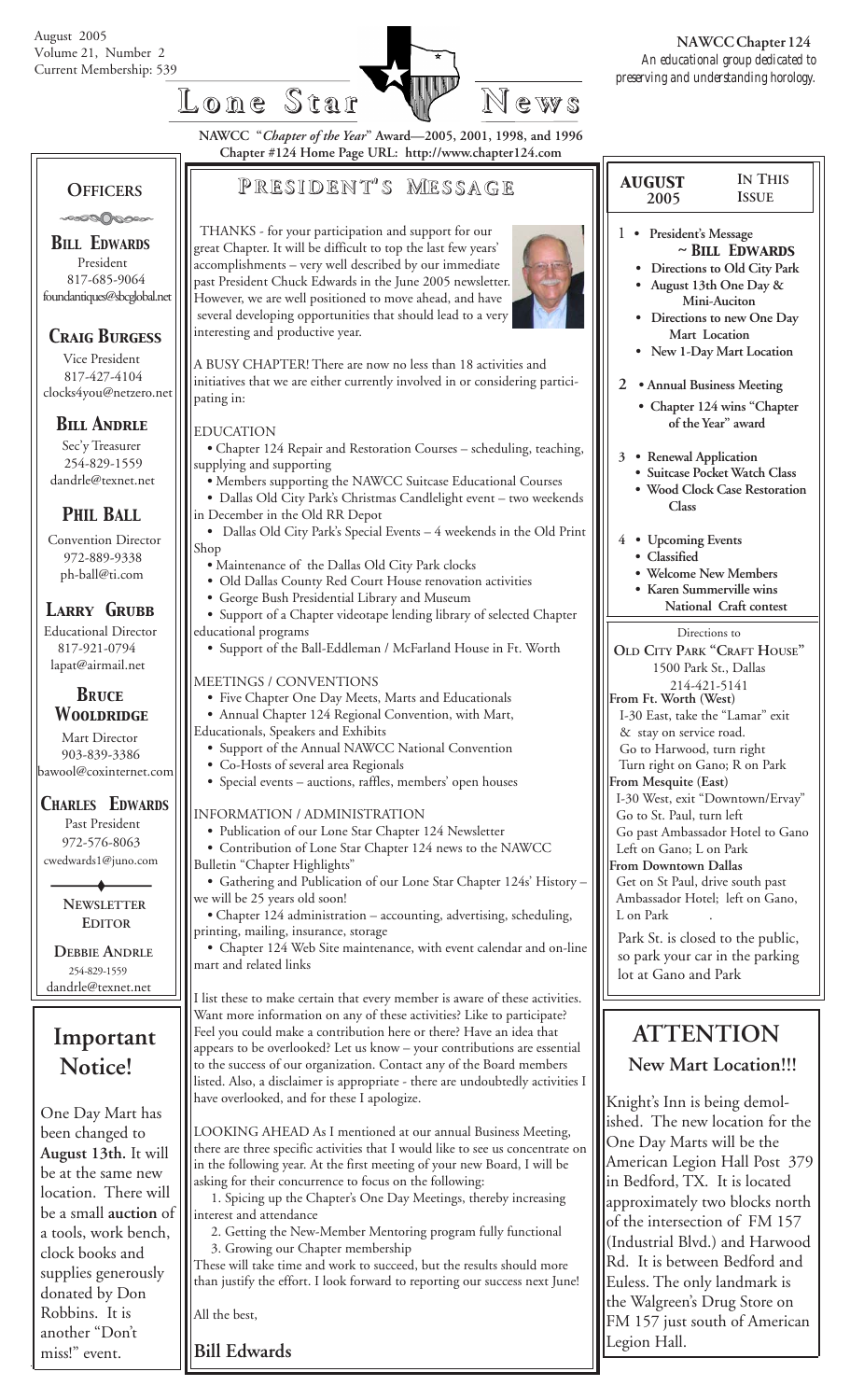# **June 18, 2005 Business Meeting**

# *Congratulations, Chapter 124!* **Winner of the NAWCC**

"2005 Chapter of the Year Award!"



NAWCC Director Phil Gregory presented Outgoing President Chuck Edwards with the 2005 "Chapter of the Year" Award. *A job well done, everybody!*



Outgoing Secretary/Treasurer Sam Norvell presented the minutes of the last annual meeting and the financial report for the past year and the budget for the new year.



Outgoing President Chuck Edwards proudly displays the "Chapter of the Year" award. Chuck thanked everyone for their support and hard work.





Officers in their new positions: President Bill Edwards, Vice President Craig Burgess, Secretary/Treasurer Bill Andrle, Convention Director Phil Ball, Educational Director Larry Grubb, Mart Director Bruce Wooldridge, and Past President Chuck Edwards.

Bill Edwards presented the Lone Star Chapter 124 Lifetime award and a gift of appreciation to outgoing President Chuck Edwards.



Outgoing officers: President Chuck Edwards, Vice President Bill Edwards, Secretary/Treasurer Sam Norvell, Convention Director Craig Burgess, Educational Director Bill Andrle, Mart Director Phil Ball, and Past President Russ Aikins.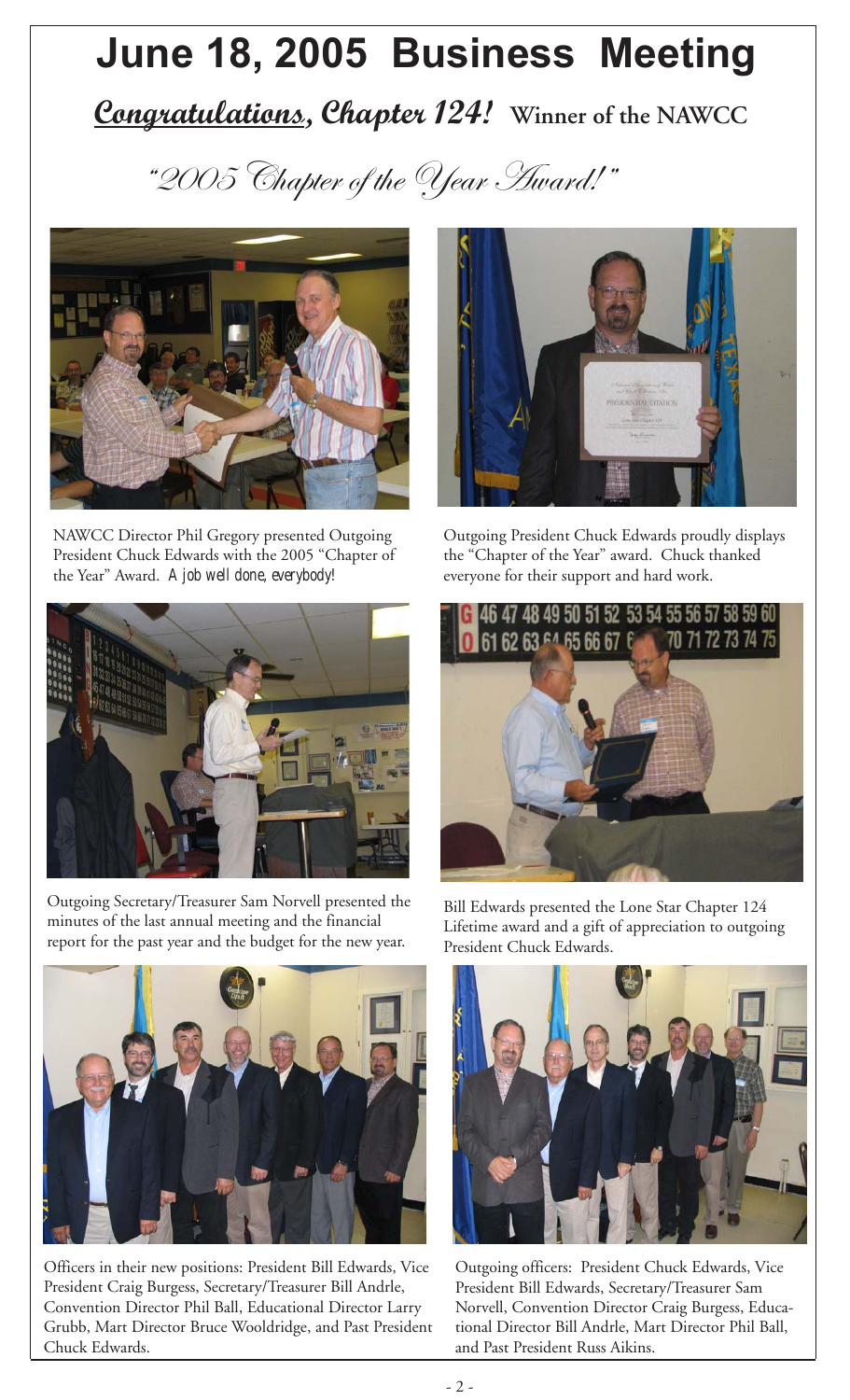| An educational group dedicated to preserving and understanding horology.                                                                                | APPLICATION/RENEWAL for LONE STAR CHAPTER 124, NAWCC                                                                                                                                                                                           |
|---------------------------------------------------------------------------------------------------------------------------------------------------------|------------------------------------------------------------------------------------------------------------------------------------------------------------------------------------------------------------------------------------------------|
| Complete & send with applicable check made payable to LONE STAR CHAPTER #124<br>to GENE MEYSENBURG GM1000@PRODIGY.NET, 11028 Creekmere, Dallas TX 75218 | $\Box$ New #124 Member<br>Dues are \$10 per year.<br>yrs @ $$10 =$<br>Renew my membership<br><b>Tarat</b><br>Join/renew for 1 - 5 years<br>Check appropriate box:                                                                              |
| Please PRINT:                                                                                                                                           | To join Chapter #124, you must be an NAWCC member, or have applied for NAWCC<br>membership. Have you applied for National membership, but haven't gotten a member-<br>ship number? Check here ___, [Date of your application/check to National |
| Mr__ Mrs__ Miss__ Ms__ (Please check appropriate blank.)                                                                                                |                                                                                                                                                                                                                                                |
|                                                                                                                                                         | $NAME \_\_\_\_\_\_$                                                                                                                                                                                                                            |
|                                                                                                                                                         |                                                                                                                                                                                                                                                |
|                                                                                                                                                         | $CITY$ $ZIP$                                                                                                                                                                                                                                   |
| E-Mail:                                                                                                                                                 |                                                                                                                                                                                                                                                |
|                                                                                                                                                         |                                                                                                                                                                                                                                                |
| Who recommended you?                                                                                                                                    | 8/05<br>$NAME$ NAME                                                                                                                                                                                                                            |

### **NAWCC Pocket Watch Suitcase Class is Scheduled for November 3-6, 2005**

This is a pocket watch course for entry-level students wanting to learn the fundamentals of watch repair. It contains hands-on practice in component definition, part handling, disassembly, cleaning, assembly, minor troubleshooting and testing. Most students should have time to work on more than one watch during the four-day session.

The only type watch the student can use in this class is a size 16-18, 7-17 jewels, American made Elgin, Waltham, Illinois or Hamilton operating (it must be running) pocket watch. Some watch movements from these companies were NOT made in America and they are not acceptable for this class. These watch movements can be purchased at NAWCC Regional or Chapter meetings.

Several have expressed interest, but there are still openings. Contact Bill Andrle at 254-715-3820 or dandrle@texnet.net if you are interested. Payment of \$275.00 for NAWCC members must be made one month prior to the class which will be in the Old City Park in Dallas, TX.

# **Wood Clock Case Restoration Class April 16th and 17th**



In the front row from left to right: Len Kaufman, Phil Rasch, Pat Flanagan, Alex Santa-Pinter and Ann Jurecka.

In the back row from left to right: Gary Helmcamp, Troy Worthy, Jerry Martin, John Tope, Arnold Madnick, Milt Alberstadt and John Benfatti.

# *Upcoming Education Classes Upcoming Education Classes*

 **Check Chapter 124 Website @ www. chapter124.com for Any Changes or Updates**

| <b>DATE</b>                           | COST     | <b>INSTRUCTOR</b>           |
|---------------------------------------|----------|-----------------------------|
| September 10 & 11                     | \$50.00  | Phil Gregory @972-717-4021  |
| September 24 & 25,<br>& October 1 & 2 | \$100.00 | Mark Vozar @817-656-7428    |
| October 22 & 23                       | \$50.00  | Bill Andrle @254-829-1559   |
| November $12 \& 13$                   | \$50.00  | Craig Burgess @817-427-4104 |
| November $19 & 20$                    | \$50.00  | Phil Gregory @972-717-4021  |
|                                       |          |                             |

*Remember: Classes are open to the public. Anyone may participate. Bring a friend!*